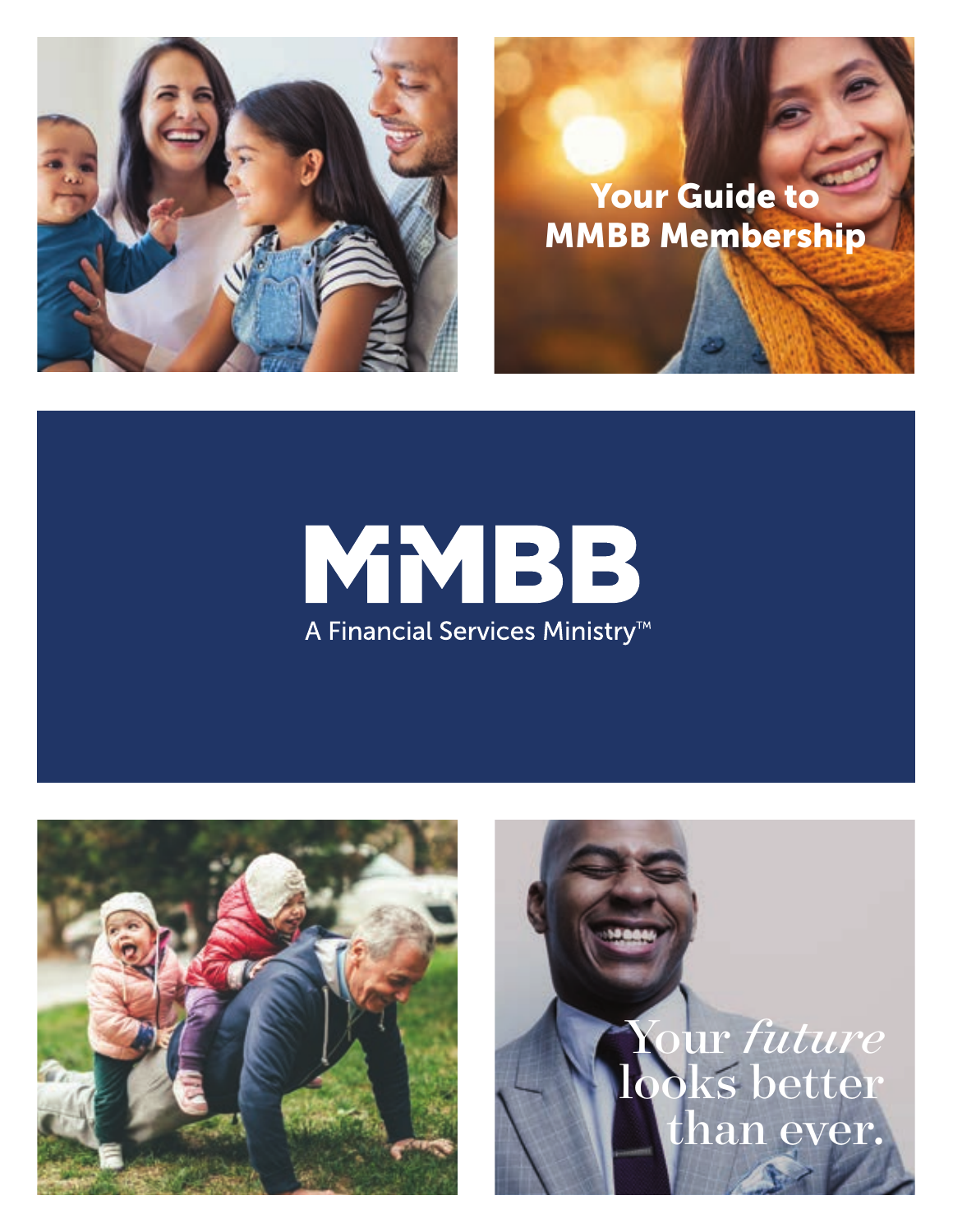

approximately \$3 billion in assets.

> We offer a variety of funds to match your financial needs and risk tolerance.

MMBB has been a trusted financial steward for more than a century.



## Flexible, affordable benefit plans.

So you can focus on what really matters.



No matter where you are on your financial journey, we're here for you.



### Unbiased advice. Competitive returns.

The support you need. When you need it.

Answers online, by phone, and at our educational events.

### MMBB Financial Planning Specialists

# Live faithfully.<br>Plan confidently.

We help members navigate the financial and tax issues unique to clergy.





We want to help you take charge of your future. At MMBB, your financial wellness means everything to us.

We know about lives of faith firsthand. Many MMBB staff members are ordained ministers and deeply involved in faith communities.

#### Together, let's create your path to financial well-being.

It's more than balancing numbers on paper. It's about helping you envision what is financially possible for your life, now and in the future.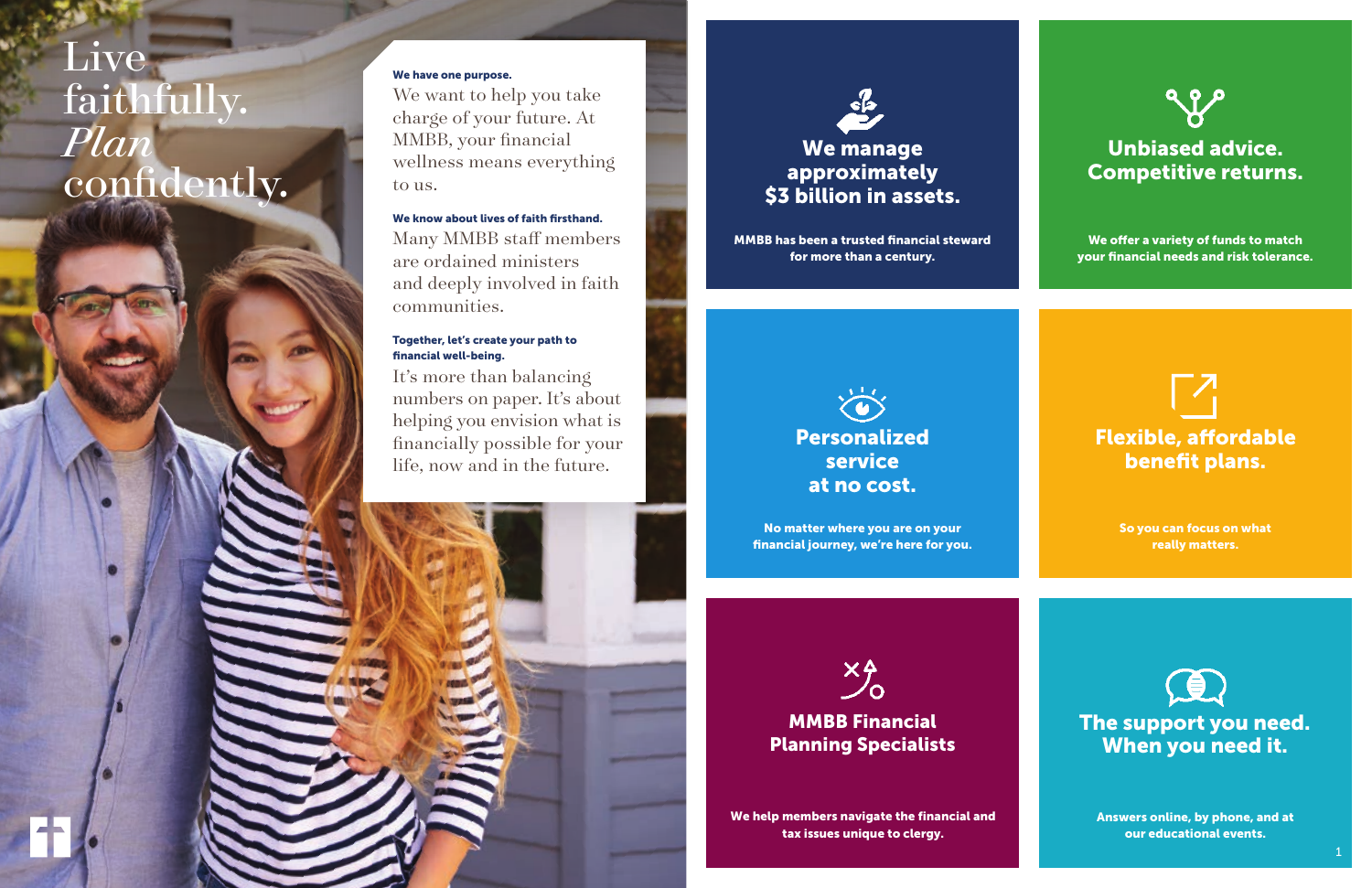## Partnering with *you*.

#### Experts where it matters. Like-minded all the way.

We're proud to offer competitive returns and expert management advice to churches and organizations no matter what their size or budget. But even more important, we're proud to share your values and priorities.

#### Financial planning that's right for you.

All financial planning specialists at MMBB carry the CFP® certification\*. The advice you receive from our financial planners is unbiased and comprehensive: we're here to serve, not make a sales quota. Our financial planners can work with you to help determine your short and long-term goals and create a strategy that can help build a solid financial future.

*\* CFP Board owns the marks CFP®, CERTIFIED FINANCIAL PLANNER™, and CFP® (with plaque design) in the U.S.*

#### Talk to an MMBB financial planner about:

The Comprehensive Plan is an employer-paid plan that allocates contributions to the employee's retirement account. It also includes disability insurance benefits and a group-term death benefit.

The Retirement Only Plan is an employer-paid plan that allocates contributions to the employee's retirement account.

| RETIREMENT PLANNING             |
|---------------------------------|
| INVESTMENT PLANNING             |
| CASH FLOW MANAGEMENT            |
| DERT MANAGEMENT                 |
| COLLEGE PLANNING                |
| <b>INCOME TAX STRATEGIES</b>    |
| SOCIAL SECURITY STRATEGIES      |
| <b>ESTATE PLANNING</b>          |
| <b>LONG-TERM CARE INSURANCE</b> |
| COMPENSATION NEGOTIATION        |
|                                 |
|                                 |



**The Member Contribution Plan offers the** member an opportunity to contribute to their retirement savings on a pre-tax basis.

#### PASTOR RICK K., MOUNT PROSPECT, ILLINOIS

**66** Talking to MMBB has made it easier for my wife and me to talk to each other about our finances. and me to talk to each other about our finances. What once was a pushed-off conversation has now become a reflection of our financial accomplishments. By continuing to cross off goals from our list, we feel a lot lighter.  $\frac{1}{2}$ 

#### Affordable, flexible benefit plans.

MMBB works with your church or faith-based organization to develop a customized benefit plan.

All three plans offer several investment funds. Choose one or split your contributions across several:

#### Target Date Funds

|                    | <b>TARGET DATE FUNDS</b>    |  |  |
|--------------------|-----------------------------|--|--|
| Fixed Income Funds |                             |  |  |
|                    | MONEY MARKET FUND           |  |  |
|                    | <b>U.S. BOND INDEX FUND</b> |  |  |

#### Stock Funds

|  | U.S. FOULTY INDEX FUND          |
|--|---------------------------------|
|  | SOCIAL AWARENESS FUND           |
|  | INTERNATIONAL EQUITY INDEX FUND |

#### Multi-Asset Class Funds

| <b>BALANCED FUND</b>                  |  |  |
|---------------------------------------|--|--|
| NEW HORIZONS FUND                     |  |  |
| <b>FOSSIL FUEL-FREE BALANCED FUND</b> |  |  |

Learn more about our funds at *www.mmbb.org/personal-finance/funds.*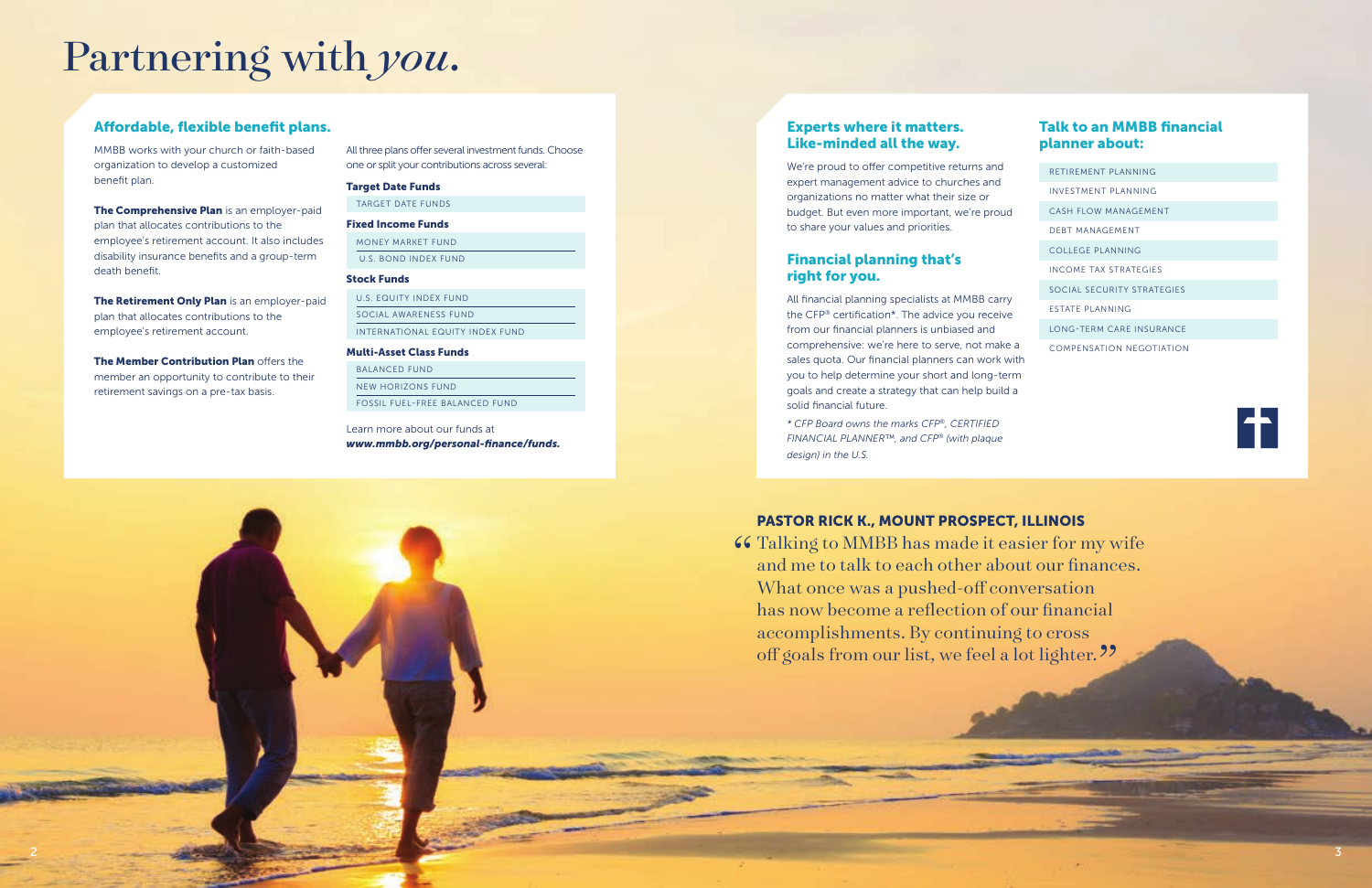#### We're on a journey together.

**SALE** 

There's a very important reason why churches and faith-based organizations partner with MMBB. When clergy and lay staff feel secure about their futures, they can focus on ministry and rejoice in what the church does best: connect the community to God.

#### Financial wellness is within your reach.

That's the average monthly Social Security payment—and it's significantly less than retirees expect. Financial wellness means having the ability to supplement your Social Security benefit without worry.

Every day, your voice and spiritual guidance bring the word of God to those in need. So many people are relying on you—which is why we make it easy for you to rely on us. Learn more about moving forward on your financial journey. Call us at **800.986.6222** or visit our website at mmbb.org.

Why planning matters:

## \$1,543

## Congregations sets that none of those we God suffer. grow *stronger* with MMBB.

### 84%

Over the last 30 years, MMBB members' replacement income has averaged 84% of their pre-retirement income.



#### MMBB's Legacy of Giving

Since 1911, more than a quarter of a billion dollars has been provided in grants, emergency assistance, and subsidies to meet the needs of clergy, lay staff, and their families. Our ministry calls us to see that none of those who



MMBB serves more than 18,000 members and 5,000 churches and faith-based organizations.